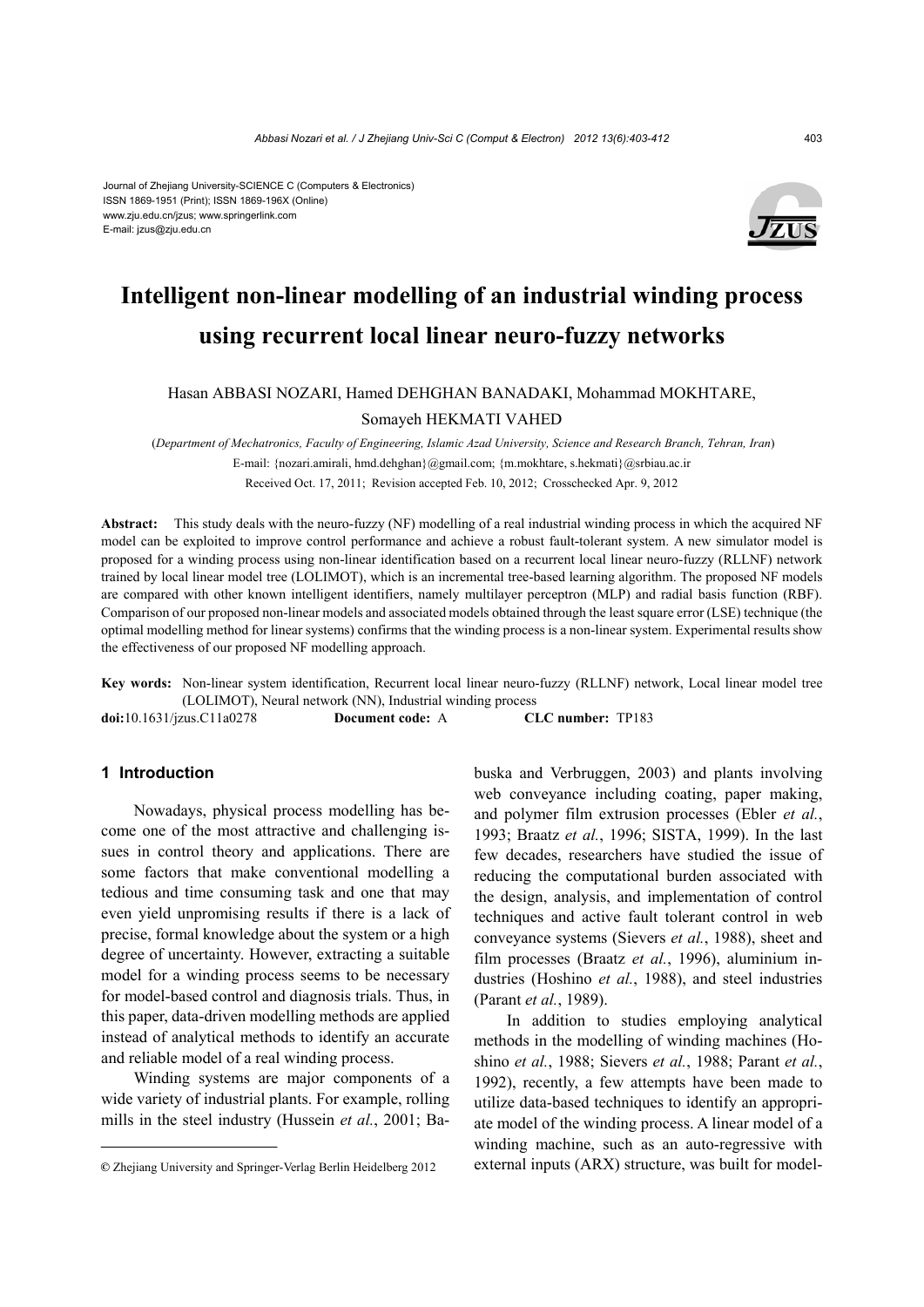based fault diagnosis applications (Noura *et al.*, 2009). Subspace methods were exploited for multivariable identification of a winding process with the purpose of tension control (Bastogne *et al*., 1998). Genetic programming (GP) was used to construct a non-linear model of a winding process (Hussian *et al.*, 2000). A non-parametric neural network (NN) predictor model of a winding process was developed (Hussein *et al.*, 2001). It is apparent that there are few studies that deal with intelligent non-linear modelling of a winding process on the basis of soft computing techniques. To our knowledge, no attempt has been made to apply neuro-fuzzy (NF) modelling to a winding process. The main drawback of NN models is that systems cannot be expressed in them because they are usually considered as black boxes. NF modelling can be regarded as a grey-box technique on the boundary between neural networks and qualitative fuzzy models, in which a system is expressible through fuzzy rules using fuzzy modelling. The most common NF systems are based on two types of fuzzy models, Takagi– Sugeno (TS for short, data-based) and Mamdani (knowledge-based), combined with NN learning algorithms. The TS-type NF model is preferable when the accuracy of the model is the main concern (Razavi-Far *et al.*, 2009).

### **2 Linear dynamic system identification**

The procedure for the linear identification of dynamic multi-input single-output (MISO) systems from input-output sequences  $(u(t) \in \mathbb{R}^p, y(t) \in \mathbb{R}^r$ , with  $r=1$ ) is described in this section. According to system identification theory, the simplest solutions should be tried first to build the model of a plant when no prior knowledge about its intrinsic behaviour is available. It has been mathematically proven that the least square error (LSE) method is the optimal modelling method in the case of linear systems (Ljung, 1987; Nelles, 2001). To achieve the linear model, a finite sequence of the input-output variables observed with a constant sampling interval is considered. If dynamic linear relations exist among these variables, they can be described by the following model:

$$
y_{\rm M}(k) = \sum_{l=1}^{n} a_{l} y_{\rm M}(k-l) + \sum_{i=1}^{p} \sum_{l=1}^{m_{i}} b_{il} u_{i}(k-l). \tag{1}
$$

This describes linear MISO discrete-time systems (and is simply convertible to its corresponding discrete-time transfer function) where  $a_l$  and  $b_{il}$  are parameters, *mi* denotes the order of the numerator of the *i*th input, and *n* is the denominator order, usually of the same value (Nelles, 1996). The parameters can be estimated by the least squares techniques since the prediction error is linear in parameters (Ljung, 1987; Nelles, 2001).

One of the most important parts of modelling a system is to select the proper model structure. The purpose of order selection is to identify a model that best fits a given data set. This issue is so critical that imperfection in this section may lead to some severe problems in other parts of the modelling. Several information criteria can be used to accomplish this task (Ljung, 1987), such as the Akaike information criterion (AIC). For simplicity, the obtained orders based on linear models can then be applied to non-linear approximators in the case of non-linear identification. In the given order selection technique, the order of the linear model presented in Eq. (1) is increased and the AIC index is calculated in each step. Finally, after some iteration, the order corresponding to the lowest AIC value is selected as the model order:

$$
J_{\text{AIC}} = \lg \text{SSE} + \frac{2P}{Q},\tag{2}
$$

where *Q* is the number of samples used to compute  $J_{AIC}$ , *P* is the number of parameters, and  $2P/Q$  is a penalty term. The sum of square errors (SSE) is given by

$$
SSE = \sum_{N=1}^{Q} (y_{P}(N) - y_{M}(N))^{2},
$$
 (3)

where  $y_P$  and  $y_M$  are the outputs of the process and model, respectively.

#### **3 Non-linear dynamic system identification**

Non-linear system identification is more appropriate when linear methods do not present satisfactory results in modelling of physical systems. Thus, in this section, the process of coping with the nonlinearity as well as the dynamism of a winding process is described on the basis of recurrent local linear neuro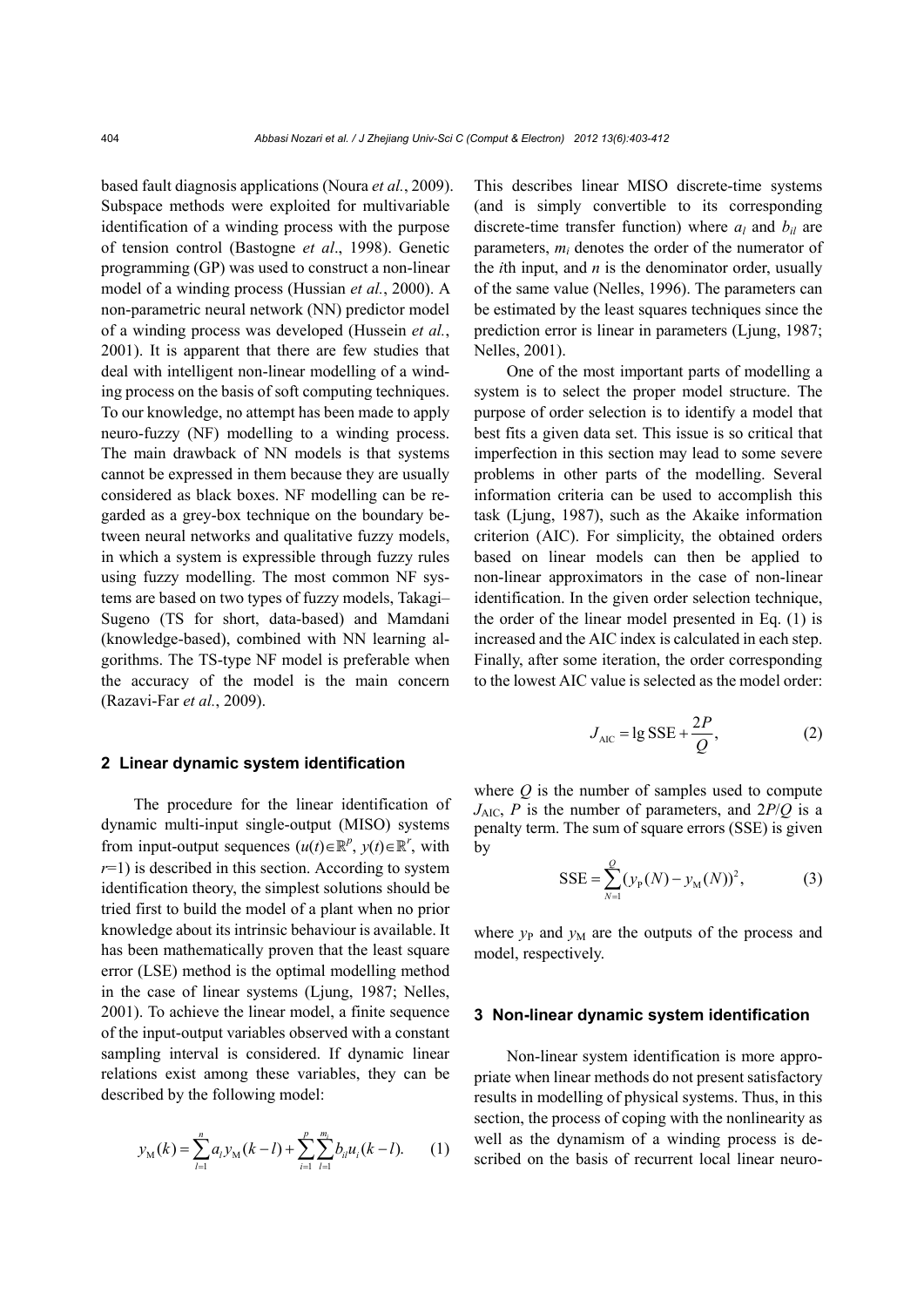fuzzy (RLLNF) techniques. Other NN architectures used for comparative purposes are also introduced in the subsequent sections.

### **3.1 Recurrent local linear neuro-fuzzy networks**

To identify a non-linear simulator model of a winding process, an RLLNF network is utilized, and a local linear model tree (LOLIMOT) algorithm is employed to find the best structure and parameters for the network. There are a host of advantages of an RLLNF model trained with a LOLIMOT algorithm, including low computational cost due to local estimation, robustness with respect to noise due to regularization effect, high accuracy, fast training and evaluation capabilities, and online adaptation.

More advantages of RLLNF models were described by Nelles (1996).

The structure of the RLLNF network is shown in Fig. 1. Each neuron realizes a local linear model (LLM) and an associated fuzzy validity function that determines its region of validity. The LLNF models have basically the same interpretation as TS models, where each neuron represents one fuzzy rule, the validity functions represent the rule premise, and the LLMs represent the rule consequents.



**Fig. 1 Architecture of a recurrent local linear neuro-fuzzy (RLLNF) network**

To create a simulator model, the delayed inputs of the process and past samples of the LLNF model output are injected into the model as inputs. Hence, in the case of a recurrent (dynamic) LLNF network the input of the model is given as

$$
\mathbf{x} = [u_1(k-1),...,u_1(k-m_1),u_2(k-1),...,
$$
  
\n
$$
u_2(k-m_2),...,u_p(k-1),...,u_p(k-m_p),
$$
 (4)  
\n
$$
y_M(k-1),...,y_M(k-n)]^T,
$$

where *n* and  $m_i$  ( $i=1, 2, ..., p$ ) are the denominator and numerator orders of the *i*th input, respectively. The parameters  $w_i$  of the *j*th rule consequence is

$$
\boldsymbol{w}_{j} = \left[ b_{j_{11}}, b_{j_{12}}, \ldots, b_{j_{1m_{1}}}, \ldots, b_{j_{p1}}, b_{j_{p2}}, \ldots, b_{j_{pm_{p}}}, \ldots, a_{j1}, \ldots, a_{jn} \right]^{T}.
$$
\n(5)

These parameters are estimated using the weighted least square (WLS) solution (Nelles, 2001). Thus, the global output of the model is calculated as the weighted summation of the output of all LLMs as follows:

$$
y_{\rm M}(k) = \sum_{j=1}^{M} \sum_{i=1}^{p} \Big[ b_{j_{i1}} u_i(k-1) + b_{j_{i2}} u_i(k-2) + \dots + b_{j_{im_i}} u_i(k-m_i) - a_{j1} y_{\rm M}(k-1) - a_{j2} y_{\rm M}(k-2) \quad (6) - \dots - a_{jn} y_{\rm M}(k-n) + \zeta_j \Big] \varphi_j(\mathbf{x}),
$$

where  $b_{i_m}$  and  $a_{in}$  represent the numerator and denominator coefficients respectively,  $\zeta$  is the offset of

LLM<sub>*i*</sub>, and  $\varphi_i(x)$  are the operating point-dependent weighting factors. In other words, the network interpolates between different LLMs using the validity functions (Nelles, 1996). The validity functions on *x* are typically chosen as normalised Gaussians, so they form a partition of unity as

$$
\sum_{j=1}^{M} \varphi_j(\mathbf{x}) = 1.
$$
 (7)

In the case of axis-orthogonal Gaussians, the validity functions are defined as

$$
\varphi_j(\mathbf{x}) = \mu_j(\mathbf{x}) / \sum_{j=1}^M \mu_j(\mathbf{x}). \tag{8}
$$

Thus,  $\mu_i(x)$  can be given as

$$
\mu_j(\mathbf{x}) = \exp\left\{-\frac{1}{2}\left[\left(\frac{x_1 - c_{j1}}{\sigma_{j1}}\right)^2 + \dots + \left(\frac{x_D - c_{jD}}{\sigma_{jD}}\right)^2\right]\right\},\tag{9}
$$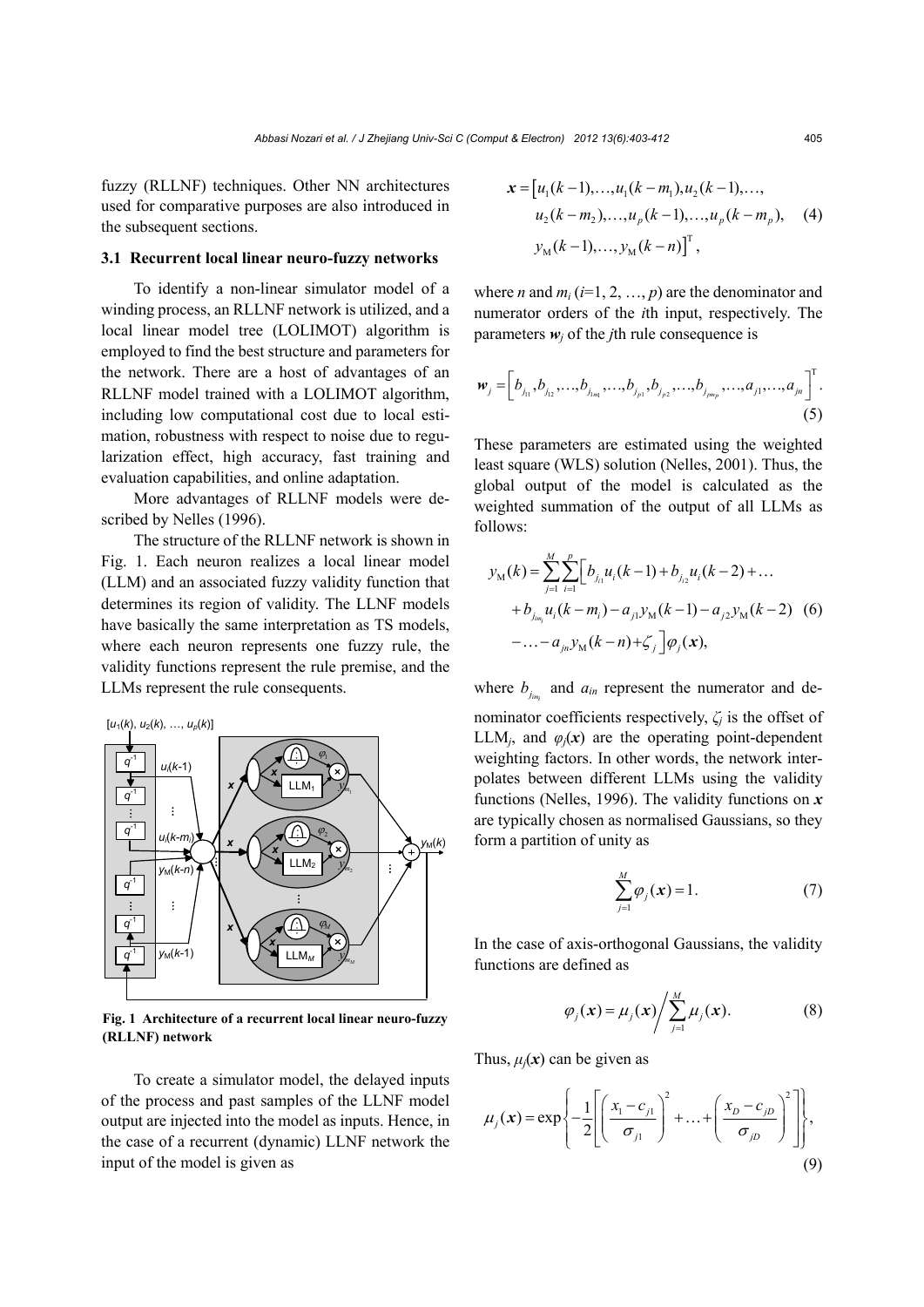where  $D = n + \sum_{i=1}^{p} m_i$  is the total number of input channels of the LLNF model, and  $c$  and  $\sigma$  are the centre coordinates and the individual standard deviations, respectively.

Local linear modelling approaches are based on a divide-and-conquer strategy. A complex winding process model is broken into a number of smaller and thus simpler sub-problems, which are solved independently by identifying piecewise linear models (Nelles and Isermann, 1996; Nelles, 2001). The most important factor for the success of this model using an LLM method is the division strategy for the original complex problem. This is determined by an algorithm named LOLIMOT. The LOLIMOT algorithm consists of an outer loop in which the rule premise structure is determined, and a nested inner loop in which the rule consequent parameters are optimized by local estimation. This loop can be summarised in five steps as follows (Nelles, 1996; 2001; Nelles and Isermann, 1996):

Step 1: Start with an initial single LLM which is globally optimal based on least-squares estimation over the whole input space.

Step 2: Find the worst performing LLM, i.e., the one that has the maximum local loss function, e.g., the mean squared error (MSE) among the *M* LLMs.

Step 3: The worst model (neuron) selected in Step 2 is considered for further division. The validation hypercube of this neuron is broken into two halves with an axis-orthogonal split. Divisions in all

dimensions are carried out, and for each of the divisions the following four steps are performed:

(i) Construction of the multi-dimensional fuzzy membership functions for both hyper-rectangles.

(ii) Construction of all validity functions.

(iii) Local estimation of the rule consequent parameters for both newly generated local linear neurons.

(iv) Calculation of the global loss function for the current overall model.

Step 4: Find the best division (the best of the alternatives checked in Step 3), and increment the number of neurons: *M*→*M*+1.

Step 5: Test for convergence.

**Remark 1** For the termination criterion various options exist including a maximal model complexity, i.e., a maximal number of LLMs, statistical validation tests, or information criteria.

#### **3.2 Multilayer perceptron neural network**

Multilayer feedforward neural networks are very suitable tools for data-based modelling of real plants due to their general function approximation capabilities. Detailed information concerning neural networks was given by Nelles and Isermann (1996) and Nelles (2001). The architecture of an MLP neural network suitable for MISO identification is shown in Fig. 2. This network has one non-linear hidden layer with *L*  tangent hyperbolic activation functions. The output layer also has one neuron with linear activation functions with a slope of 1.



**Fig. 2 Network structure of a recurrent multilayer perceptron (MLP)**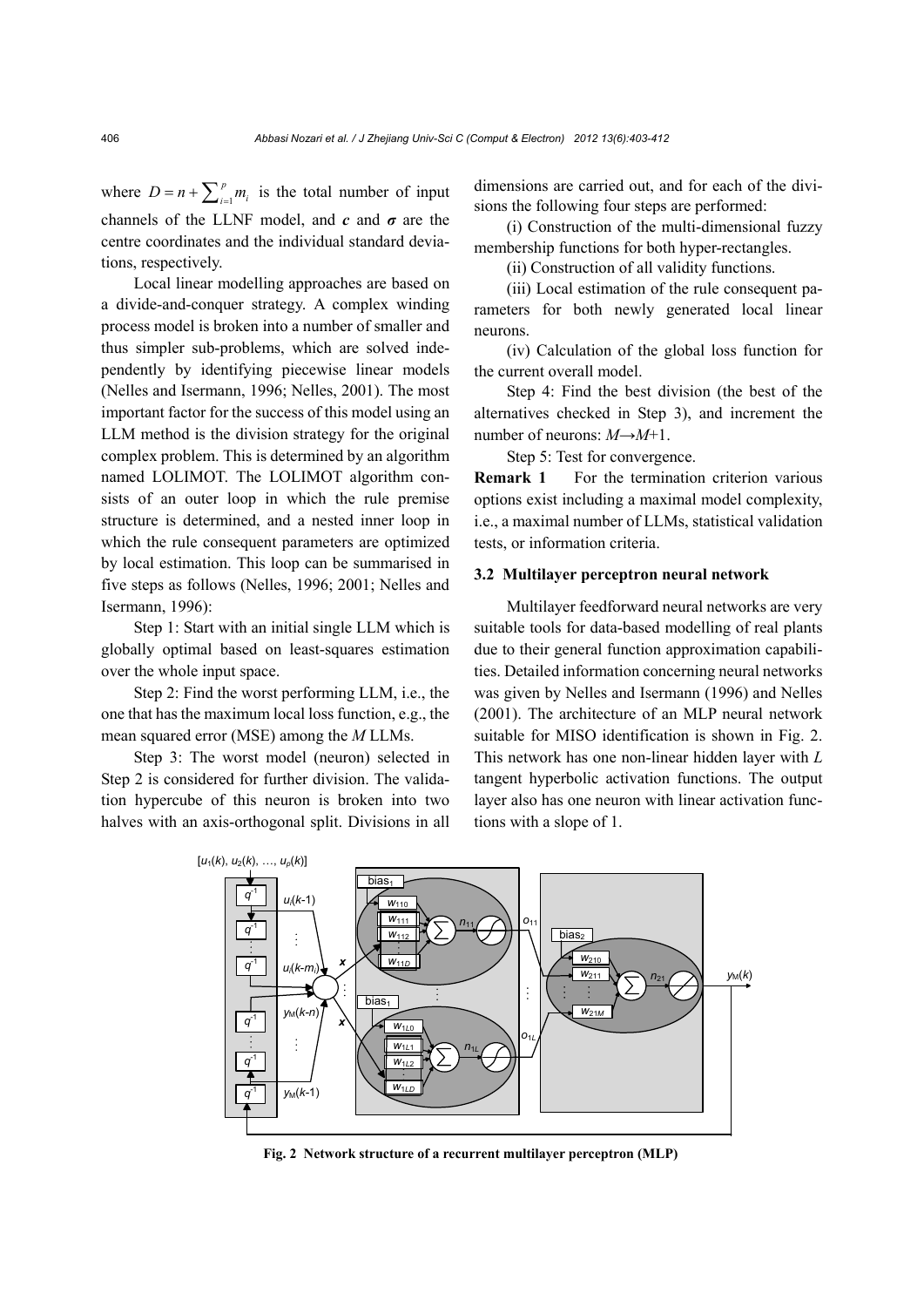Here, just a brief overview of the learning algorithm used in this network is given. Neural networks aim to update their defined parameters with learning algorithms to give proper outputs for proper inputs and to minimize the error. There are many learning algorithms for this purpose, such as Gauss-Newton (GN), gradient descent (GD), and Levenberg-Marquardt (LM). We decided to use the LM algorithm to update the MLP network parameters because it has the following advantages: (1) faster convergence than the GD method, (2) more robustness than the GN method, (3) an interpolation between the GN and GD methods (i.e., it has the speed of GN and the convergence of GD).

The LM algorithm updates the parameters of the MLP network according to

$$
\begin{cases} W_{n+1} = W_n + \Delta W, \\ \Delta W = -(J^{\mathrm{T}}(W)J(W) + \mu I)^{-1}(J^{\mathrm{T}}(W)e), \end{cases} (10)
$$

where  $e$  is the error function,  $J$  is a Jacobian matrix, and  $\mu$  is a scalar that makes LM closed to either GD or GN. *W*, which contains the weights of the network, is defined as follows:

$$
\boldsymbol{W} = [w_{110}, w_{111}, \dots, w_{11D}, \dots, w_{1L0}, w_{1L1}, \dots, w_{1LD}, w_{210}, w_{211}, \dots, w_{21M}].
$$
\n(11)

Regarding the feedforward multilayer neural network, note that a network with one hidden layer is sufficient for most approximation tasks. More layers can give a better fit, but the training takes longer.

#### **3.3 Radial basis function network**

A radial basis function (RBF) network is a two-layered neural network with the topology depicted in Fig. 3. This network is represented by the following function:

$$
y_{\rm M}(k) = f(\mathbf{x}) = \sum_{j=1}^{L} v_j \mu_j(\mathbf{x}), \qquad (12)
$$

where the usual choice for the basis functions  $\mu_i(x)$  is the Gaussian function given in Eq. (9). The parameters of RBF networks are the output weights  $v_i$  and the parameters of the basis functions (centres  $c_i$  and

 $[u_1(k), u_2(k), ..., u_p(k)]$ *q*-1 *ui*(*k-*1) *q*-1  $\frac{1}{2}$ *x v*1 *ui*(*k-mi*)*x*  $v_2$ *q*-1 *x v*3 *y*M(*k*)  $\sum$ *y*M(*k-n*)  $\ddot{\cdot}$ *q*-1 *vL x q*-1 *q*-1 *y*M(*k-*1)

**Fig. 3 Recurrent radial basis function (RBF) network with external dynamics** 

standard deviation  $\sigma_j$ ). Since the network's output Eq. (12) is linear in the weights  $v_i$ , these weights can be estimated by least-squares methods, whereas *c* and *σ* are network non-linear parameters which can be updated via an optimization problem solved using the GD method (Ljung, 1987; Nelles, 1996). First-order gradient methods are based on the following general update rule for the parameters  $c_j$ ,  $\sigma_j$ .

$$
\begin{cases} \n\boldsymbol{c}_{n+1} = \boldsymbol{c}_n + \mu_{cn} \nabla J(\boldsymbol{c}_n), \\ \n\boldsymbol{\sigma}_{n+1} = \boldsymbol{\sigma}_n + \mu_{cn} \nabla J(\boldsymbol{\sigma}_n), \n\end{cases} \n\tag{13}
$$

where  $c_n$  and  $\sigma_n$  are the centre and standard deviation vectors, respectively. At iteration  $n$ ,  $\mu$  is the learning rate, and *J* is the cost function defined as

$$
J = \frac{1}{2} \sum_{N=1}^{Q} (y_{P}(N) - y_{M}(N))^{2}.
$$
 (14)

 $\nabla J(\cdot)$  is the Jacobian of the network, given as

$$
\begin{cases}\n\nabla J(c) = \left[\frac{\partial J(c)}{c_1}, \frac{\partial J(c)}{c_2}, \dots, \frac{\partial J(c)}{c_l}\right]^T, \\
\nabla J(\sigma) = \left[\frac{\partial J(\sigma)}{\sigma_1}, \frac{\partial J(\sigma)}{\sigma_2}, \dots, \frac{\partial J(\sigma)}{\sigma_l}\right]^T.\n\end{cases} (15)
$$

#### **4 Case study: winding process description**

The winding plant introduced in the first subsection represents the major subsystem often met in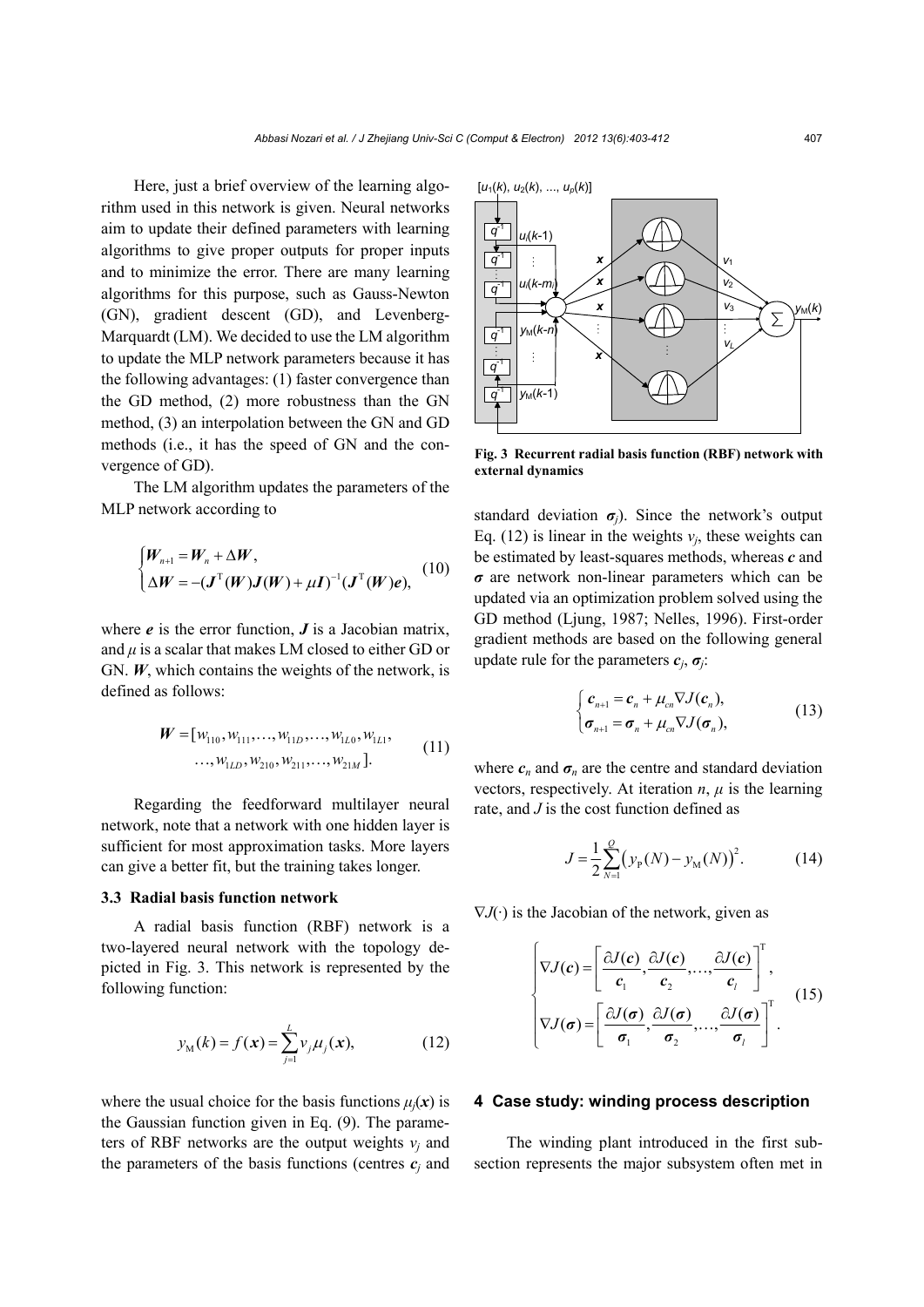web conveyance systems. Modelling of a winding process using theory-based methods such as Hooke's equation is a complicated task and represents a challenge for both system theory and applications (Hussian *et al.*, 2000). To overcome these problems, non-analytical techniques presented in previous sections are experimentally applied for the identification of winding process models.

#### **4.1 Process description**

The case study is a test setup of an industrial winding process (SISTA, 1999). Fig. 4 shows the layout of the winding process under consideration, which consists of multi-variable and coupled systems with process parameters varying during operation. The main role of the winding process is to control the web conveyance in order to avoid the effects of friction and sliding. The solution consists of maintaining a traction effort on the strip and controlling the tension at different points along the web (Braatz *et al.*, 1996). The winding machine is composed of three reels driven by DC motors denoted as *M*1, *M*2, and *M*3, gear reduction coupled with the reels, and a plastic strip. Motor  $M_1$  corresponds to the unwinding reel,  $M_3$ to the rewinding reel, and  $M_2$  to the traction reel. The angular velocity of motor  $M_2$  ( $\Omega_2$ ) and the strip tensions between the reels  $(T_1, T_3)$  are measured using a dynamo tachometer and tension meters, respectively. Each motor is driven by a local controller. Torque control is achieved for motors  $M_1$  and  $M_3$ , while speed control is realized for motor *M*2. Significant process variables are measured by sensors at pre-chosen points of the process and then the acquired data are recorded at a sampling rate of 0.1 s in the monitoring system.

Note that the parameter variation which occurs in this process is due to variation in the reel radius during unwinding. This non-measurable variation of the reel radius significantly modifies the dynamic behaviour of the system during the overall process of unwinding (Noura *et al.*, 2009). Hence, owing to these uncontrolled effects to which the winding process is subjected, this type of process is challenging in modelling, identification, and control. To identify the winding process, the input and output variables are listed in Table 1.

**Table 1 Input and output variables in the winding process**

| Variable name |                 | Variable description       |  |  |
|---------------|-----------------|----------------------------|--|--|
| Input         | $S_1$           | Angular speed of reel 1    |  |  |
|               | $S_2$           | Angular speed of reel 2    |  |  |
|               | $S_3$           | Angular speed of reel 3    |  |  |
|               | RI <sub>1</sub> | Set point current at $M_1$ |  |  |
|               | RI <sub>3</sub> | Set point current at $M_2$ |  |  |
| Output        | $T_1$           | Tension in the web between |  |  |
|               |                 | reels 1 and 2              |  |  |
|               | $T_3$           | Tension in the web between |  |  |
|               |                 | reels 2 and 3              |  |  |

#### **4.2 Data pre-processing for system identification**

Data pre-processing methods are required to extract valid data from the available experimental data. Peak shaving and smoothing of the intensive changes in real data are very important in the preprocessing phase. Toward these objectives, the real data are passed through a first-order digital Butterworth low-pass filter with a bandwidth of 0.3 Hz. From a signal processing standpoint, a suitable filter should not change or affect the original signal shape



**Fig. 4 Schematic of an industrial winding process with monitored sensors**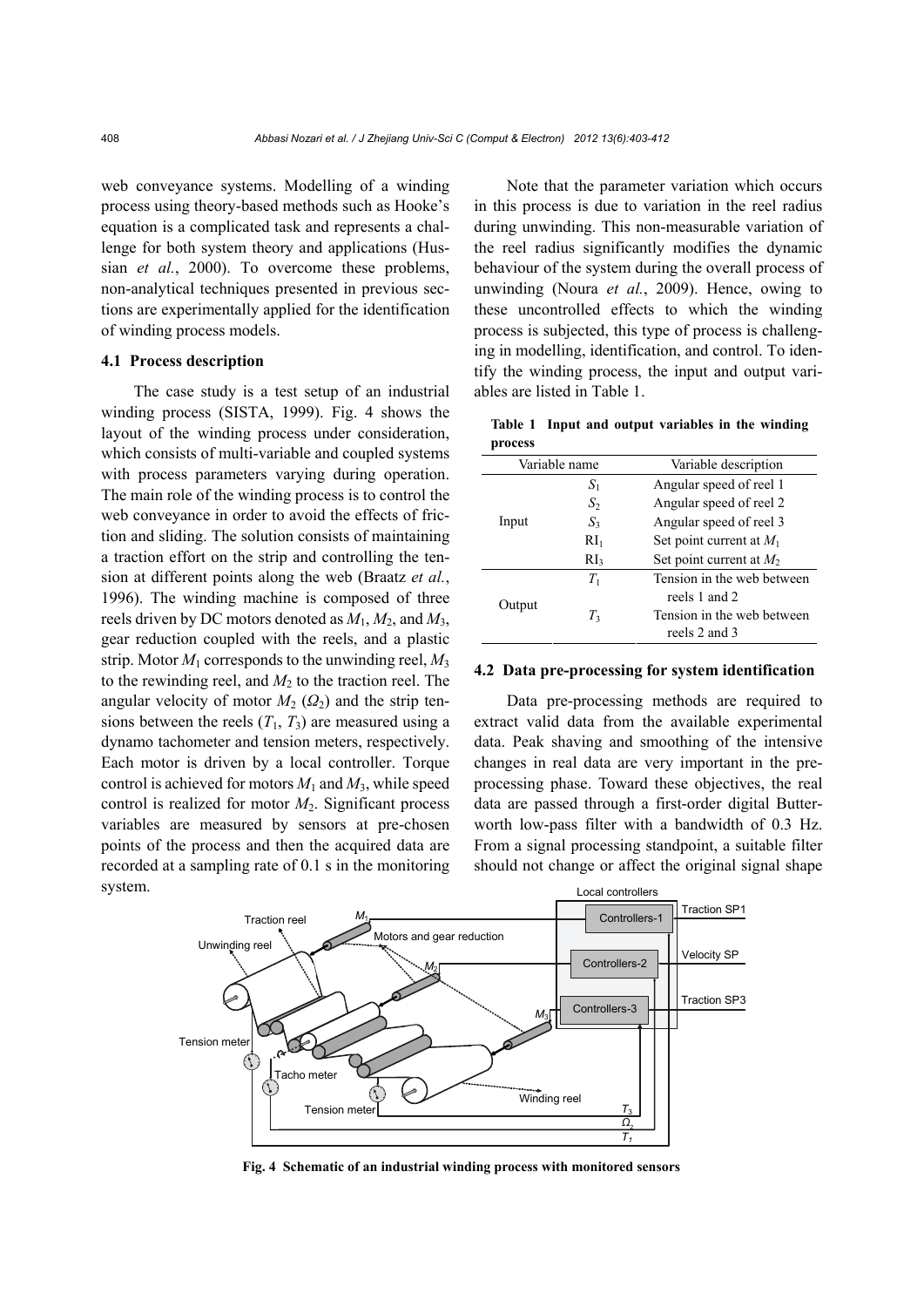while eliminating noise and disturbing signals. Furthermore, since the input and output data have different ranges, the filter may yield errors in data quantization and lead to poor identification of the system (Banadaki *et al.*, 2011; Sadeghian and Fatehi, 2011). Data normalisation must be performed as an essential step of data mining for system identification. Experiments have proven that more promising modelling results will be revealed using data normalisation. The original signal *S* can be mapped to the normalised signal  $S_n$  as follows:

$$
S_{\rm n} = \frac{S - S_{\rm min}}{S_{\rm max} - S_{\rm min}},\tag{16}
$$

where  $S_{\text{max}}$  and  $S_{\text{min}}$  are the maximum and minimum values of *S*, respectively. The effects of the Butterworth filter and normalisation on the signal  $S_2$  are shown in Fig. 5.

#### **4.3 Experimental modelling results**

To evaluate modelling performance, we used the mean squared error (MSE) and the variance accounted for (VAF). MSE is defined as

$$
MSE = \frac{1}{Q} \sum_{N=1}^{Q} (y_{P}(N) - y_{M}(N))^{2}.
$$
 (17)

The percentile VAF was also used to measure the performance of the obtained model:

$$
VAF = 1 - \frac{cov(y_{P} - y_{M})}{cov(y_{P})} \times 100\%,
$$
 (18)

where  $cov(\cdot)$  is the covariance of the respective vector.

As discussed in Section 2.1, the order of the model should be determined to improve performance through the system identification procedure. For the purpose of order selection, an AIC information index was exploited in this study. Table 2 shows the variation in the AIC index with respect to the increase in model order for both outputs of the winding process, denoted as  $T_1$  and  $T_3$ .

**Table 2 Variation in the Akaike information criterion (AIC) information index with respect to order increment**

| Order                         | $JAIC-T_1$<br>(N/m) | $JAIC-T3$<br>(N/m) | Order | (N/m)  | JAIC- $T_1$ JAIC- $T_3$<br>(N/m) |
|-------------------------------|---------------------|--------------------|-------|--------|----------------------------------|
|                               | 0.0209              | 0.1611             | 6     | 0.0178 | 0.2229                           |
| $\mathfrak{D}_{\mathfrak{p}}$ | 0.0145              | 0.1464             | 7     | 0.0169 | 0.2034                           |
| $\mathcal{E}$                 | 0.0177              | 0.2273             | 8     | 0.0170 | 0.2076                           |
| 4                             | 0.0188              | 0.2250             | 9     | 0.0173 | 0.2101                           |
| 5                             | 0.0183              | 0.2260             | 10    | 0.0176 | 0.2089                           |

As the orders of the models increased from 1 to 2, the values of the AIC index for both linear dynamic models decreased. However, when increasing the order from 2 to 10, there were no significant improvements in AIC values for either model. Thus, we decided to choose the second-order models which yield the lowest AIC values. The selected orders for linear models were then also applied as the orders of the non-linear models.



**Fig. 5 Data pre-processing of the angular speed of reel 2: (a) Butterworth effects; (b) normalisation effects**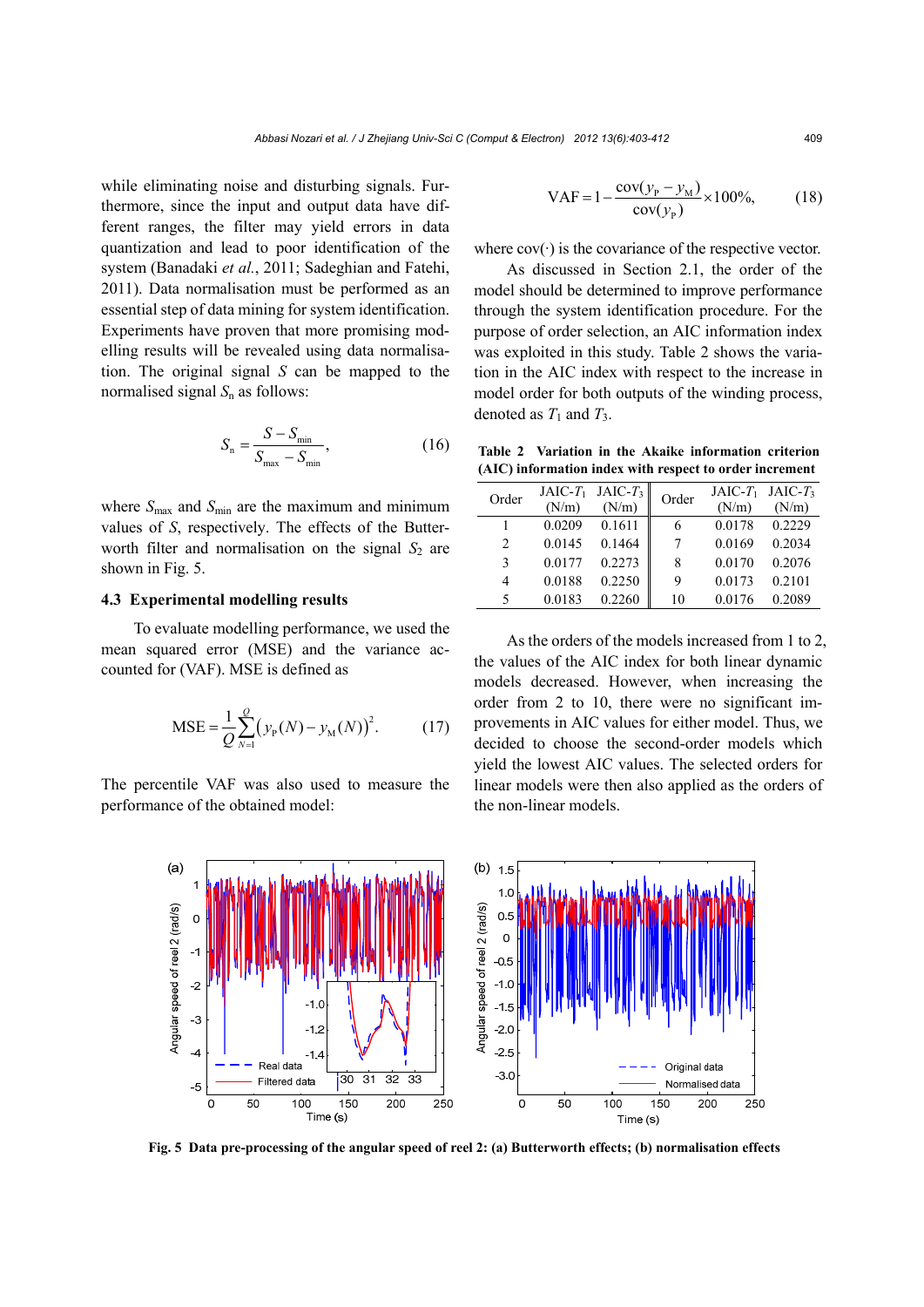In the case of both LLNF and NN models, the most crucial concern is the number of neurons, which should be as small as possible. The number of neurons for all the networks presented in this work was based on the MSE curve. A typical MSE curve for an MLP network is shown in Fig. 6 for the simulated web tension between reels 2 and 3  $(T_3)$ . In this regard, the ideal neuron number was determined by increasing the number of neurons until more neurons did not have a significant effect on the reduction of the MSE for the test data. As the neuron number increased from 1 to 5, MSE values for the training and test data sets declined. When the number of hidden neurons increased past 5, there were no marked improvements in the MSE for the test data. Hence, an MLP network with five hidden neurons was selected based on the MSE curve. The same procedure was performed to select the optimal neuron number for other networks, namely RBF and LLNF.



**Fig. 6 The variation of the mean square error (MSE) of the web tension model between reels 2 and 3 using the multilayer perceptron (MLP) model**

Figs. 7 and 8 show the responses of the proposed NF, MLP, and RBF models, and the response of the real winding process to the tensions in the web between reels 1 and 2  $(T_1)$  and between reels 2 and 3  $(T_3)$ . The proposed NF model was best able to track the corresponding outputs of the real winding process. Other models had severe problems in tracking the responses of the real systems, especially in some time intervals. Such a case can be observed in the time interval between 220 s and 225 s for the second output of the real winding process  $(T_3)$ . The real response of the system was effectively tracked by the response of the RLLNF model, whereas other intelligent models, namely MLP and RBF, had some tracking problems, especially in intervals in which a set of fluctuations are observed within the response of the system (e.g.,

[235, 245] s). The LSE linear models had severe tracking problems, especially with large magnitudes of system responses. Moreover, since LSE is the optimal modelling method for linear systems, it can be concluded that the winding process belongs to the non-linear systems category.

Table 3 shows the accuracy results achieved on the basis of the proposed modelling accuracy criteria for different winding machine models. Taking into account the obtained MSE and VAF values, the proposed RLLNF models showed almost the highest accuracies throughout the modelling of the non-linear winding process compared with the other modelling approaches. Besides, in relation to the neuron number of the non-linear networks presented in Table 3, note that the neuron (rule) numbers of the RLLNF networks are meaningfully large as a result of the fast training and evaluation capabilities of the LOLIMOT algorithm.

**Table 3 Accuracy results for linear and non-linear models of the winding process\***

| Model<br>output | Neuron<br>number | <b>MSE</b> |            | VAF $(%)$ |            |
|-----------------|------------------|------------|------------|-----------|------------|
|                 |                  | Training   | Validation | Training  | Validation |
|                 |                  | set        | set        | set       | set        |
| $LSE-T_1$       |                  | 0.1247     | 0.1359     | 87.3062   | 86.7406    |
| $MLP-T_1$       | 12               | 8.93e-4    | 8.61e-4    | 98.4746   | 98.6752    |
| $RBF-T_1$       | 10               | 8.76e-4    | 8.54e-4    | 98.5999   | 98.6899    |
| $LLNF-T_1$      | 20               | $1.44e-4$  | $7.72e-4$  | 99.6915   | 98.8234    |
| $LSE-T_3$       | $\equiv$         | 0.2547     | 0.2430     | 75.2313   | 73.9855    |
| $MLP-T_3$       | 5                | $9.27e-4$  | $1.10e-3$  | 93.5317   | 89.9052    |
| $RBF-T_3$       | 10               | 8 37e-4    | $2.20e-3$  | 94.5855   | 86.7895    |
| $LLNF-T_3$      | 25               | 8.86e-4    | $1.10e-3$  | 94.0865   | 92.2721    |

\* Values in this table are approximate. LSE: least square error; MLP: multilayer perceptron; RBF: radial basis function; LLNF: local linear neuro-fuzzy. MSE: mean square error; VAF: variance accounted for

All the non-linear simulator models presented could simulate winding plant behaviour after training without the need of real winding plant output data, but only by feeding inputs into the models. This advantage of the proposed intelligent simulator models makes it possible to simulate and design model-based controllers over the whole operating ranges of a non-linear winding system. Furthermore, the local linear modelling strategy employed in constructing an NF simulator model allows for exploiting the obtained LLM parameters for designing or re-designing the local controllers of a winding process owing to the representation of a non-linear system by several NF piecewise linear models.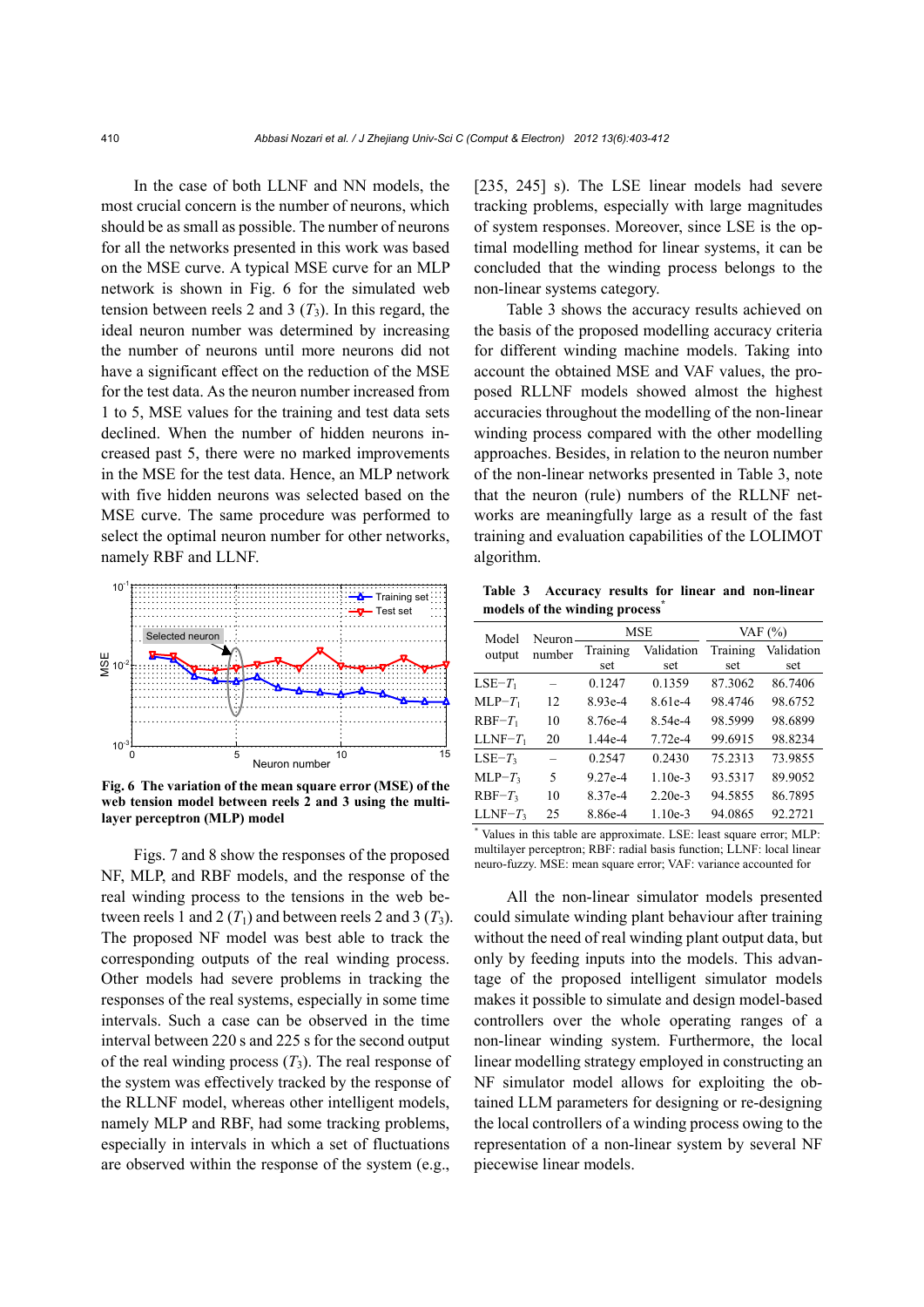

**Fig. 7 Modelling performance for the web tension model between reels 1 and 2**  (a) Responses of local linear neuro-fuzzy (LLNF) and least square error (LSE) models; (b) Response of the multilayer perceptron (MLP) model; (c) Response of the radial basis function (RBF) model



**Fig. 8 Modelling performance for the web tension model between reels 2 and 3**  (a) Responses of local linear neuro-fuzzy (LLNF) and least square error (LSE) models; (b) Response of the multilayer perceptron (MLP) model; (c) Response of the radial basis function (RBF) model